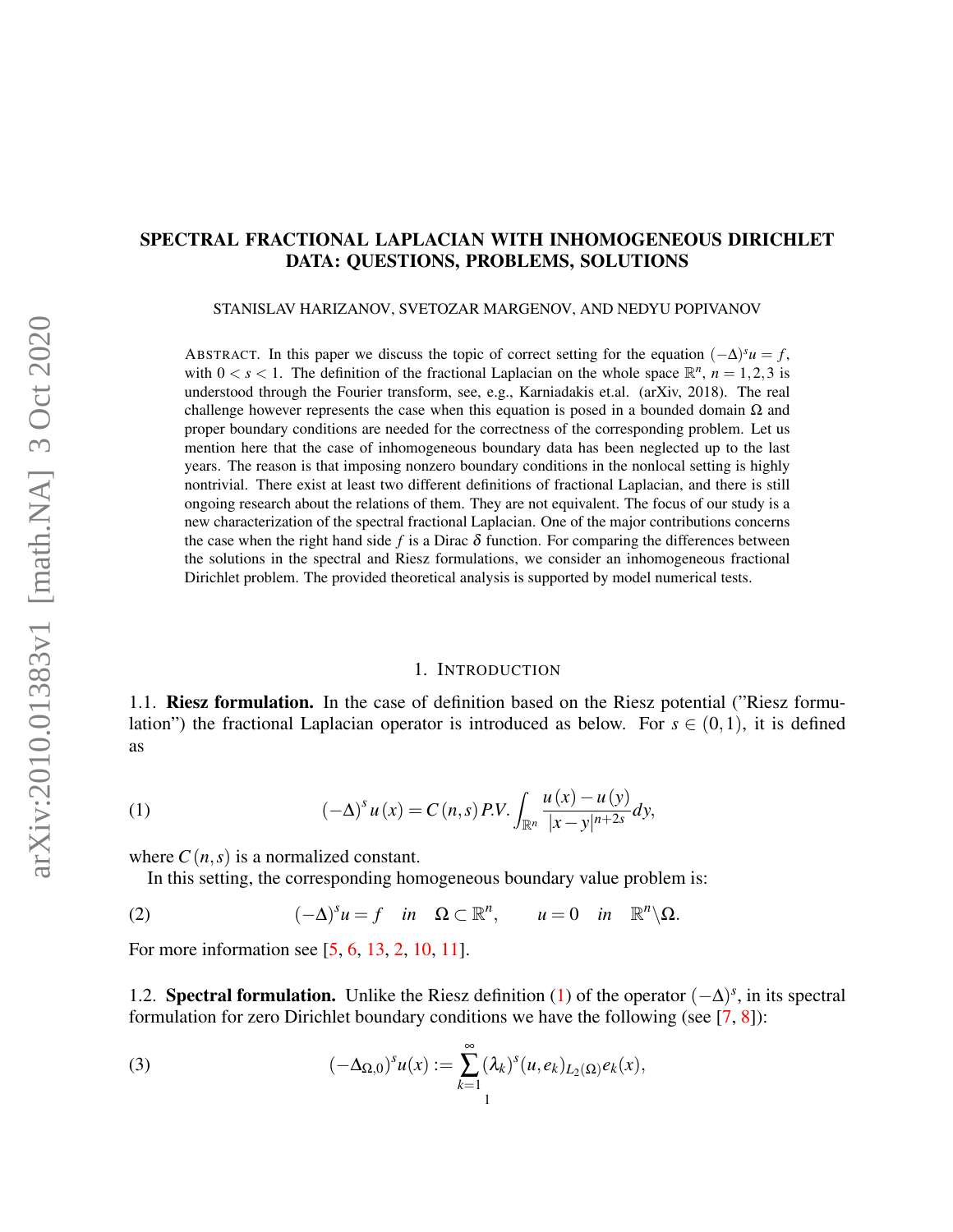where  $\lambda_k$  and  $e_k(x)$  are the corresponding eigenvalues and eigenfunctions of the classical Dirichlet problem for the Laplacian:

(4) 
$$
-\Delta e_k = \lambda_k e_k \quad \text{in} \quad \Omega, \qquad e_k = 0 \quad \text{on} \quad \partial \Omega.
$$

<span id="page-1-2"></span><span id="page-1-0"></span>In this setting, the related non-local elliptic problem is:

(5) 
$$
(-\Delta_{\Omega,0})^s u = f \quad \text{in} \quad \Omega, \qquad u|_{\partial \Omega} = 0.
$$

Note that, both problem formulations [\(2\)](#page-0-1) and [\(5\)](#page-1-0) are well-posed, regardless the difference that, in the first case the data are given in the whole domain  $\mathbb{R}^n \setminus \Omega$ , while in the second case only on the boundary  $\partial \Omega$ . The main goal of the paper is to analyze the behavior of the exact solutions (which are in general different for the two approaches) for various fractional powers  $s \in (0,1)$ . Two examples are considered. The first one deals with constant right-hand-side f and the solutions exhibit interface layers, due to the homogeneous Dirichlet boundary conditions. The steepness of the layers strongly depends on the problem formulation  $((2)$  $((2)$  or  $(5)$ ) and on the value of *s*. The second one deals with Dirac delta right-hand-side and the analysis here is based on inhomogeneous Dirichlet boundary conditions, since we force the spectral solution to coincide with the Riesz one on the boundary. Because of the singularity in the right-hand-side, the solutions also exhibit singularities. Such lack of regularity disable the usage of classical analysis in this setup.

The paper is organized as follows.

In Section [2](#page-1-1) we discuss the difference between solutions in the simple (but important) 1D case for both formulations, when the right-hand-side is  $f \equiv 1$  on  $(-1,1)$ . One of the main differences is in the behavior of both solutions around the boundary of the domain. More precisely, the solution of the "Riesz formulation" behaves like  $[dist(x, \partial \Omega)]^s$  around  $\partial \Omega$  (see [\[13\]](#page-14-2)), but in the "spectral formulation" the behavior of solution is quite different (see [\[8\]](#page-14-7)). The considered example highlights some general results of Caffarelli and Stinga. Furthermore, an open problem regarding the boundary layer asymptotic in the spectral case for  $s = 1/2$  is formulated.

In Section [3](#page-4-0) we compare again the solutions in both cases (Riesz and Spectral) but for the right-hand side the Dirac  $\delta_0$  function, concentrated at the origin  $(0,...,0)$ . Note that, this is a quite delicate setup, since the distribution  $\delta_0$  does not belong to the classical functional spaces. We use here the definition of the inhomogeneous Dirichlet spectral problem (see [\[3,](#page-14-8) [12\]](#page-14-9)). All necessary definitions and some short explanations are provided. Also some comparison between the two solutions is given.

In Section [4](#page-10-0) the derived theoretical results are numerically studied.

## <span id="page-1-3"></span>2. HOMOGENEOUS DIRICHLET CONDITIONS

<span id="page-1-1"></span>In this section, we consider the case of right-hand-side  $f \equiv 1$ . Let  $\Omega$  be the unit ball  $B_1 =$  $\{|x| < 1\}$ , where we consider the Euclidean distance in  $\mathbb{R}^n$ . The corresponding solution of the "Riesz formulation"  $(2)$  (see [\[13\]](#page-14-2)) is :

(6) 
$$
u_s^R(x) = c(n,s)(1 - ||x||^2)^s, \qquad ||x|| < 1,
$$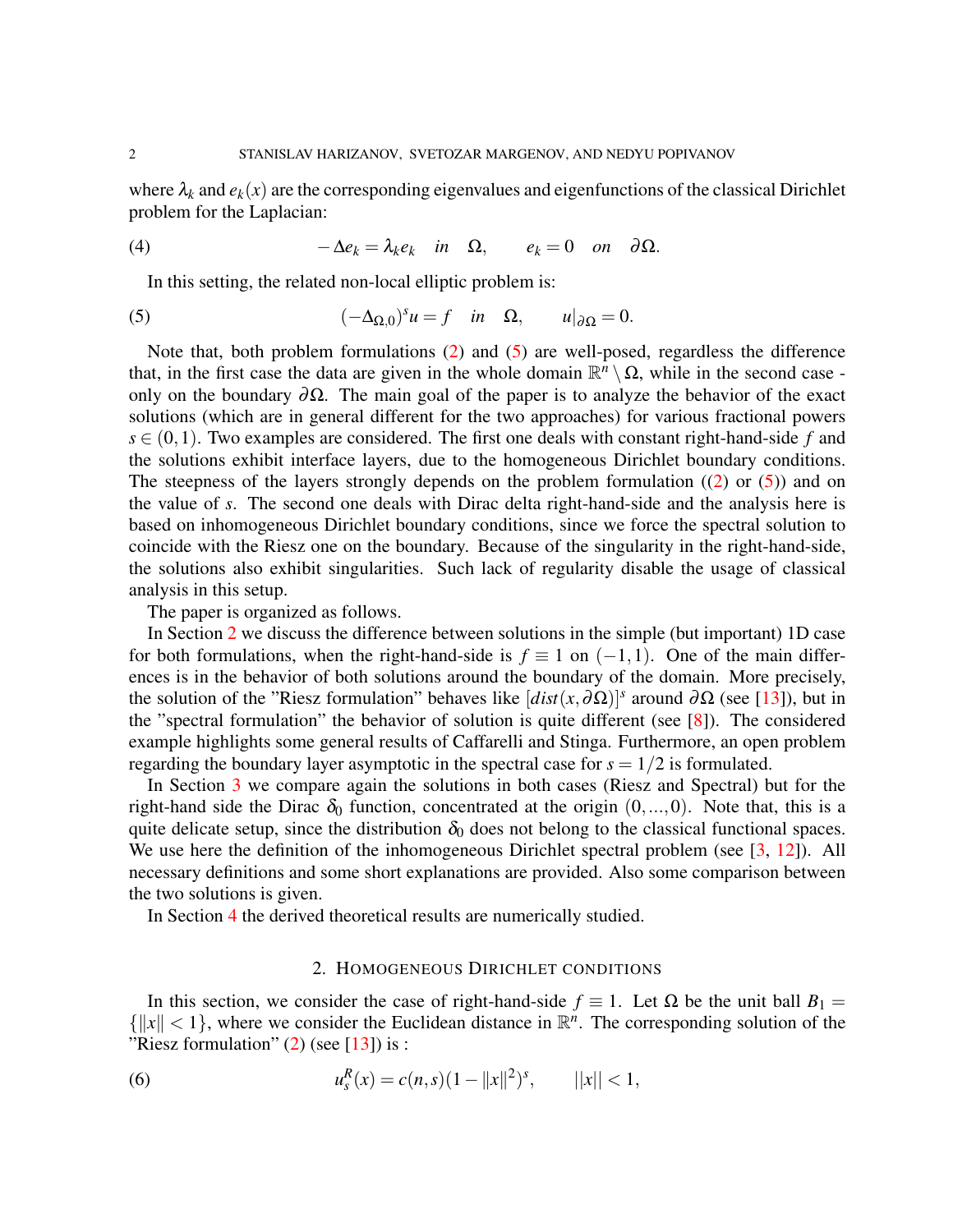where

<span id="page-2-5"></span>
$$
c(n,s) = \frac{2^{-2s} \Gamma(n/2)}{\Gamma((n+2s)/2) \Gamma(1+s)}.
$$

Obviously, the behavior of the solution around the boundary is

(7) 
$$
u_s^R(x) \sim [dist(x, \partial B_1)]^s.
$$

It is clear that  $u_s^R \in C^s$  near the boundary but it is not in  $C^{\alpha}$  for any  $\alpha > s$ .

Quite different is the situation for the "spectral formulation" [\(5\)](#page-1-0). Here, we prefer for simplicity to focus only on the 1D case, which we investigate in detail.

The corresponding eigenvalues and orthonormalized eigenfunctions of the Laplace operator  $-\Delta$  (see [\(4\)](#page-1-2)) are:

<span id="page-2-4"></span>(8) 
$$
\lambda_k = \left(\frac{k\pi}{2}\right)^2, \quad e_k(x) = \sin\left[\frac{k\pi}{2}(x+1)\right], \quad k = 1, 2...
$$

Therefore, equation  $(3)$  reads as:

(9) 
$$
(-\Delta_{\Omega,0})^s u := \sum_{k=1}^{\infty} \left(\frac{k\pi}{2}\right)^{2s} (u,e_k)_{L_2(B_1)} e_k(x).
$$

If

(10) 
$$
f \equiv 1 \equiv \sum_{k=1}^{\infty} (1, e_k)_{L_2(B_1)} e_k(x) \equiv \sum_{m=0}^{\infty} \frac{4}{(2m+1)\pi} e_{2m+1}(x),
$$

then, comparing [\(9\)](#page-2-0) with [\(10\)](#page-2-1), it follows that  $(u, e_k) = 0$  for  $k = 2m$  and

<span id="page-2-2"></span><span id="page-2-1"></span><span id="page-2-0"></span>
$$
(u,e_{2m+1})=2\left(\frac{2}{\pi}\right)^{2s+1}\frac{1}{(2m+1)^{2s+1}},\ \ m=0,1,2...
$$

Thus,

(11) 
$$
u_s(x) = 2\left(\frac{2}{\pi}\right)^{2s+1} \sum_{m=0}^{\infty} \frac{1}{(2m+1)^{2s+1}} \sin\left[\frac{(2m+1)\pi}{2}(x+1)\right].
$$

Let us compare the "solutions" in the two cases. For the "spectral formulation", the behavior of the solution [\(11\)](#page-2-2) around the boundary  $|x| = 1$  is quite different than [\(6\)](#page-1-3) for the "Riesz formulation" (see Section [1.1\)](#page-0-3). Also, we give this simple example to illustrate the following Caffarelli - Stinga result (see [\[8\]](#page-14-7))

<span id="page-2-3"></span>Theorem 2.1. *(Boundary regularity for f in C*<sup>α</sup> *- Dirichlet). Assume that* Ω *is a bounded domain* and that  $f \in C^{0,\alpha}(\bar{\Omega})$ , for some  $0 < \alpha < 1$ . Let u be a solution to [\(5\)](#page-1-0). *(a)* Suppose that  $0 < \alpha + 2s < 1$ ,  $\Omega$  *is a*  $C<sup>1</sup>$  *domain. Then* 

$$
u(x) \sim dist(x, \partial \Omega)^{2s} + v(x), \text{ for } x \text{ close to } \partial \Omega,
$$

*where*  $v \in C^{0, \alpha+2s}(\overline{\Omega})$ *(b)* Suppose that  $s > 1/2$ ,  $1 < \alpha + 2s < 2$ ,  $\Omega$  is a  $C^{1,\alpha+2s-1}$  domain. Then  $u(x) \sim dist(x, \partial \Omega) + v(x)$ , *for x close to*  $\partial \Omega$ ,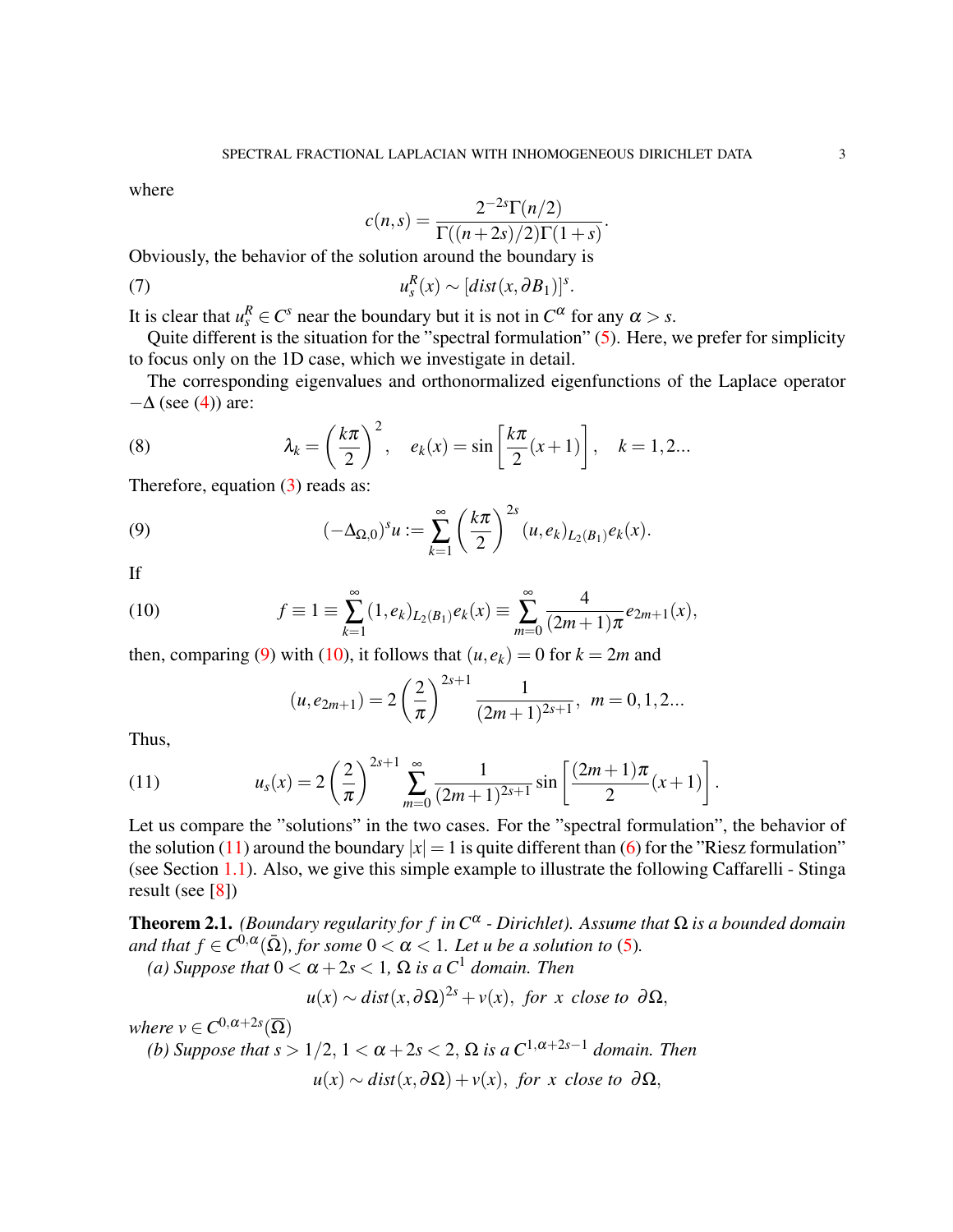*where*  $v \in C^{1, \alpha+2s-1}(\overline{\Omega})$ . *(c)* If  $s = \frac{1}{2}$  $rac{1}{2}$  then

$$
u(x) \sim dist(x, \partial \Omega)
$$
 | ln dist $(x, \partial \Omega)$ | + w $(x)$ , for x close to  $\partial \Omega$ ,

*where*  $w \in C^{1,\alpha}(\overline{\Omega})$ *.* 

*In both cases, if*  $f(x_0) = 0$  *for some*  $x_0 \in \partial \Omega$ *, then*  $u(x_0) = v(x_0)$  *(resp.*  $u(x_0) = w(x_0)$ *) and u has the same regularity as v (resp. w) at*  $x_0 \in \partial \Omega$ *.* 

2.1. Analysis of solution  $(11)$ . Because of the symmetry, it is enough to study the behavior of the solution [\(11\)](#page-2-2) only around  $x = -1$ . Actually, the case **a**)  $s > \frac{1}{2}$  $\frac{1}{2}$  is obvious, because  $u_s \in C^1(\overline{\Omega})$ . Indeed,

$$
\left|\sin\left[\frac{(2m+1)\pi}{2}(x+1)\right]\right| \le \frac{(2m+1)\pi}{2}(x+1)
$$

and, thus

$$
(1+x)^{-1}|u_s(x)| \le 2\left(\frac{2}{\pi}\right)^{2s+1}\sum_{m=1}^{\infty}\frac{1}{(2m+1)^{2s}} < +\infty.
$$

In the case **b**)  $0 < s < \frac{1}{2}$  we have: for any  $\varepsilon$ ,  $0 < \varepsilon < 2s$ 

$$
(1+x)^{-2s+\epsilon} \left| \sin \left[ (2m+1)\frac{\pi}{2}(x+1) \right] \right| \le
$$
  
\n
$$
\le (1+x)^{-2s+\epsilon} \left[ (1+x)(2m+1)\frac{\pi}{2} \right]^{2s-\epsilon} \left| \sin \left[ (2m+1)\frac{\pi}{2}(x+1) \right] \right|^{1-2s+\epsilon} \le
$$
  
\n
$$
\le \left[ (2m+1)\frac{\pi}{2} \right]^{2s-\epsilon}.
$$

Then

<span id="page-3-0"></span>
$$
(1+x)^{-2s+\epsilon}|u_s(x)| \leq \frac{4}{\pi} \sum_{m=0}^{\infty} \frac{1}{(2m+1)^{1+\epsilon}} < +\infty
$$

The most interesting case is **c**)  $s = \frac{1}{2}$  $\frac{1}{2}$ . Now, the solution of problem [\(5\)](#page-1-0) with  $f \equiv 1$  in  $\Omega = (-1,1)$ is given by  $(11)$ , i.e.

(12) 
$$
u_{1/2}(x) = \frac{8}{\pi^2} \sum_{m=0}^{\infty} \frac{1}{(2m+1)^2} \sin \left[ (2m+1) \frac{\pi}{2} (x+1) \right].
$$

We are interested in the behavior of  $u_{1/2}(x)$  around the boundary  $x = \pm 1$ . Because of the symmetry in [\(12\)](#page-3-0) it is enough to study the behavior of the function

(13) 
$$
v(y) := \frac{8}{\pi^2} \sum_{m=0}^{\infty} \frac{1}{(2m+1)^2} \sin \left[ (2m+1) \frac{\pi}{2} y \right]
$$

around  $y = 0$ . Denoting

<span id="page-3-1"></span>(14) 
$$
v_N(y) := 2 \sum_{m=0}^{N-1} \frac{4}{\pi^2 (2m+1)^2} \sin \left[ (2m+1) \frac{\pi}{2} y \right]
$$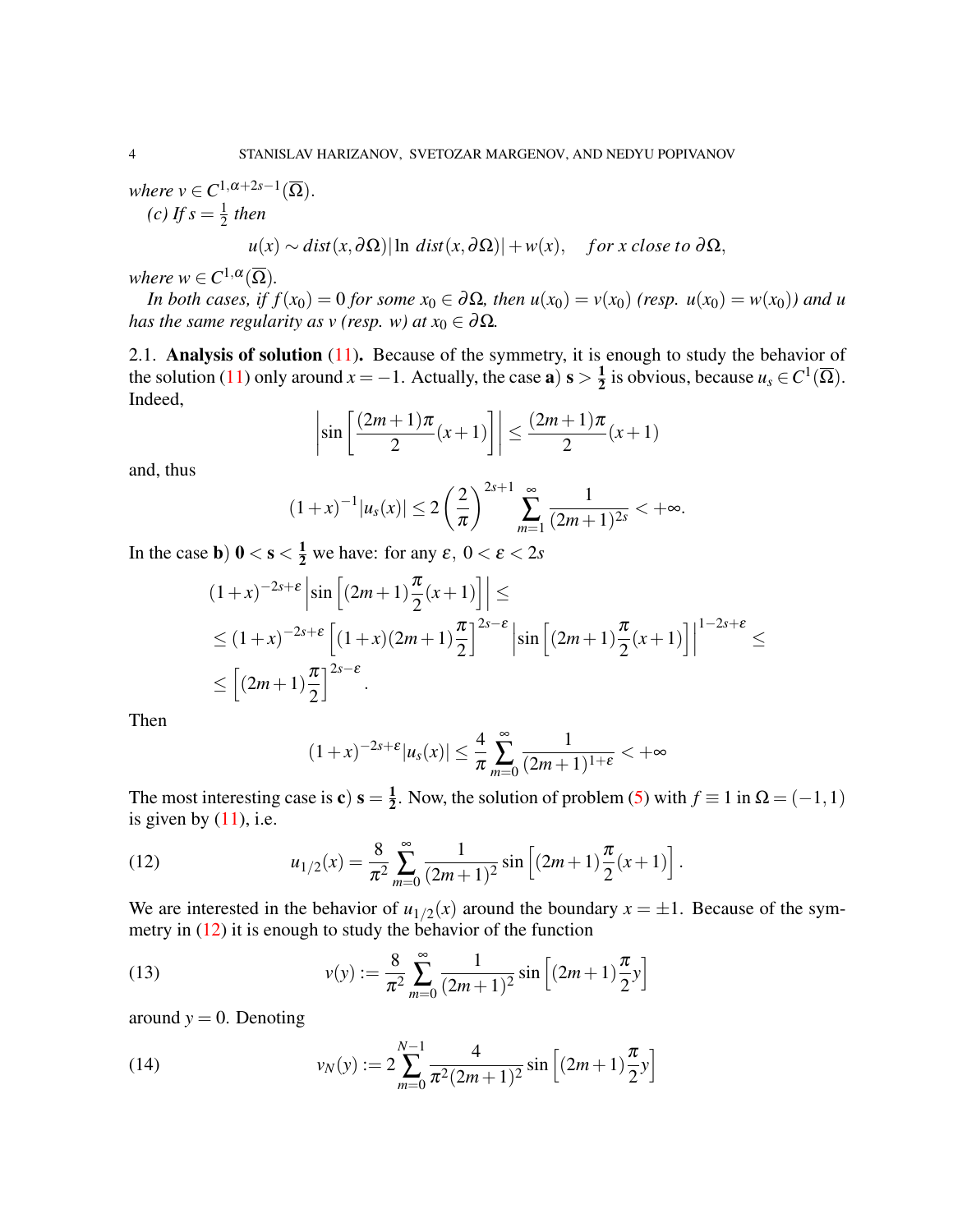we find

(15) 
$$
v_N''(y) = -2Im\left\{e^{i\frac{\pi}{2}y}\sum_{m=0}^{N-1}e^{im\pi y}\right\} = -\frac{1-cos(N\pi y)}{\sin(\frac{\pi}{2}y)}.
$$

Using from [\(14\)](#page-3-1) that  $v_N(0) = v'_N(1) = 0$ , finally we find

<span id="page-4-1"></span>
$$
v_N(y) = \int_0^y \left[ \int_\lambda^1 \frac{1 - \cos(N\pi t)}{\sin(\frac{\pi}{2}t)} dt \right] d\lambda =
$$
  
= 
$$
\int_0^y \frac{t[1 - \cos(N\pi t)]}{\sin(\frac{\pi}{2}t)} dt + y \int_y^1 \frac{1 - \cos(N\pi t)}{\sin(\frac{\pi}{2}t)} dt =: v_N^1(y) + v_N^2(y).
$$

Obviously  $\sin(\frac{\pi}{2})$  $\frac{\pi}{2}t)\geq \frac{1}{2}$  $\frac{1}{2}$ *t*, *t* ∈ (0, 1) and thus  $y^{-1}v_N^1(y)$  ≤ 4. From another side

$$
y^{-1}v_N^2(y) \xrightarrow[y \to +0]{} \int_0^1 \frac{1 - \cos(N\pi t)}{\sin(\frac{\pi}{2}t)} dt = v_N'(0) = \sum_{m=0}^{N-1} \frac{1}{(2m+1)} \xrightarrow[N \to \infty]{} \infty.
$$

This means that the behavior of  $v(y) \equiv u_{1/2}(y-1)$  is not like  $dist(x, \partial \Omega)$ , as for  $s > \frac{1}{2}$  $\frac{1}{2}$ . We could prove very easy the common result of [\[8\]](#page-14-7) in this case:

$$
\frac{v_N^2(y)}{y|\ln y|} = \frac{1}{|\ln y|} \int_y^1 \frac{1 - \cos(N\pi t)}{\sin(\frac{\pi}{2}t)} dt \le 4.
$$

**Open problem.** Is it possible, in the spirit of the last remark of Theorem [2.1,](#page-2-3) to prove for  $f \equiv 1$ a sharper estimate of the asymptotic behavior of the solution  $u_{1/2}(x)$ , even though f does not vanish at any boundary point? For example  $u_{1/2}(x) \sim dist(x, \partial \Omega) |\ln dist(x, \partial \Omega)|^k$  for some real  $k < 1$ . According to the conducted numerical experiments in Section [4,](#page-10-0) it seems  $k = 0.86$  to be enough (see Fig. [2\)](#page-12-0), which gives rise to a slight improvement of the above general theoretical result, documented in Theorem [2.1,](#page-2-3) case (c).

## 3. INHOMOGENEOUS SPECTRAL FRACTIONAL LAPLACIAN

<span id="page-4-0"></span>We consider both formulations, leading to the following non-local problems: A) The "Riesz formulation":

(16) 
$$
(-\Delta)^s u = f \quad \text{in} \quad \Omega \subset \mathbb{R}^n, \qquad u(x) = g(x), \quad x \in \mathbb{R}^n \setminus \Omega.
$$

B) The "spectral formulation":

(17) 
$$
(-\Delta)^s u = f \quad \text{in} \quad \Omega \subset \mathbb{R}^n, \qquad u|_{\partial \Omega} = g.
$$

Note that, unlike the homogeneous case, which has been well studied, the case  $g \neq 0$  is less clear (see [\[3,](#page-14-8) [12,](#page-14-9) [9\]](#page-14-10)). Furthermore, different statements for case B), including possible singularities, are also available in the literarute (e.g., see [\[1\]](#page-14-11)).

Now, we solve both cases for  $f \equiv \delta_0$ , where  $\delta_0$  is the Dirac function, concentrated at the origin  $O(0,...,0)$ , i.e.,  $<\delta_0$ ,  $\varphi>=\varphi(0)$ . The utilized approach gives rise to explicit formulation of the corresponding solutions in terms of infinite power series. Therefore, in this section we will not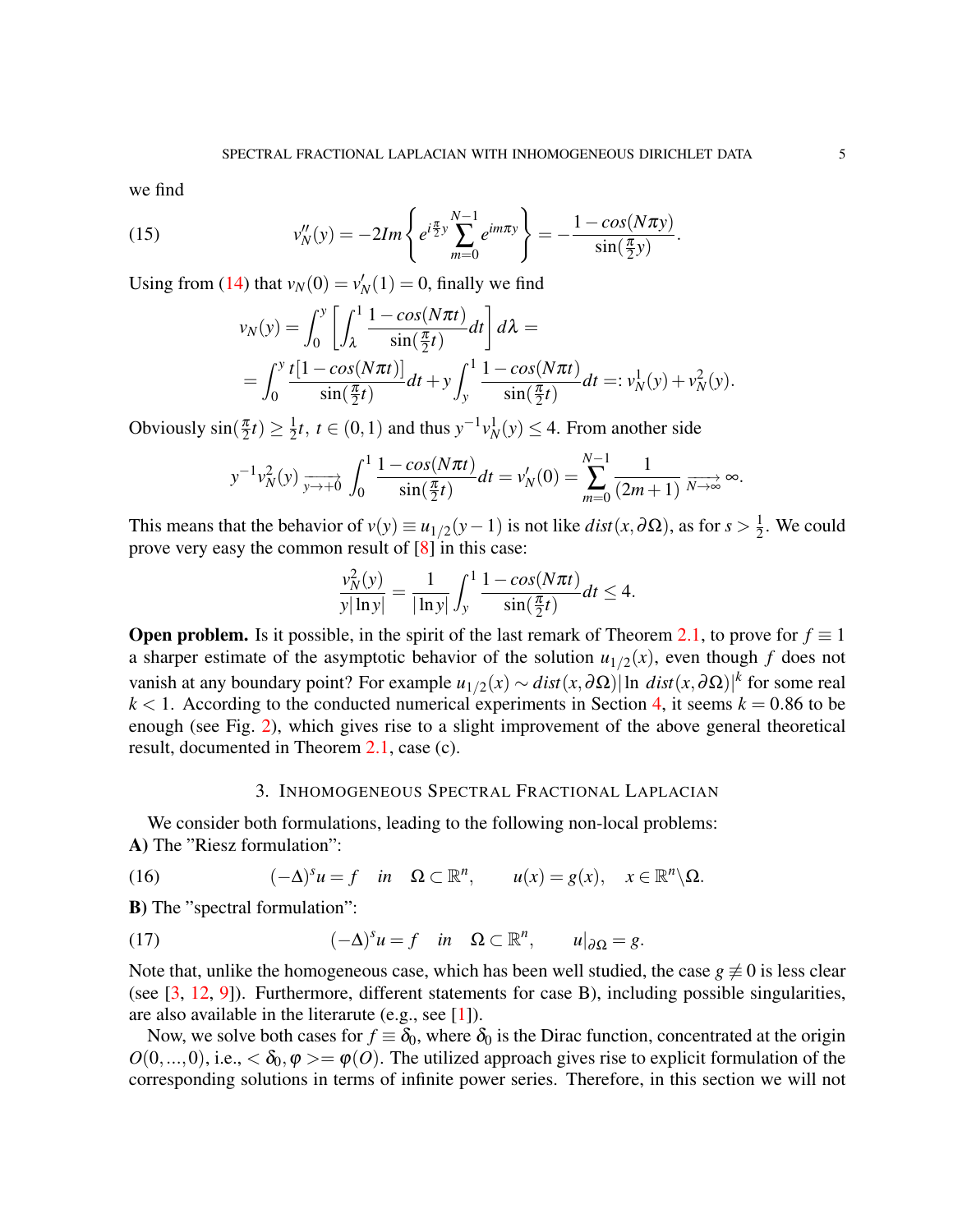fix the functional spaces we work at, but the interested reader can derive them from the series asymptotic.

A fundamental solution of the equation

(18) 
$$
(-\Delta)^s u = \delta_0 \quad in \quad \mathbb{R}^n
$$

is (see  $[6,$  Theorem 2.3]):

$$
(19)
$$

(19) 
$$
u_0(x) = a(n,s)||x||^{-n+2s}, \quad 2s \neq n
$$

$$
u_0(x) = a(n,s)|x||x||^{-n+2s}, \quad 2s = n
$$

<span id="page-5-0"></span>
$$
u_0(x) = a(n,s) \ln ||x||
$$
, 2s = n,

where the constant  $a(n, s)$  is given by

$$
a(n,s) = \frac{\Gamma(\frac{n}{2} - s)}{2^{2s}\pi^{\frac{n}{2}}\Gamma(s)}, \quad 2s \neq n
$$

(see  $[6, (1.13)$  $[6, (1.13)$  and  $(1.20)]$ ).

In the "Riesz case" for  $2s \neq n$  the function [\(19\)](#page-5-0) is a solution in any bounded domain  $\Omega_n \subset \mathbb{R}^n$ of the problem:

<span id="page-5-1"></span>(20) 
$$
(-\Delta)^s u = \delta_0 \quad in \quad \Omega_n,
$$

$$
u = a(n,s) ||x||^{-n+2s}, \quad x \in \mathbb{R}^n \setminus \Omega_n.
$$

<span id="page-5-4"></span>Remark 3.1. *It is easy to see that*

<span id="page-5-3"></span><span id="page-5-2"></span>
$$
u_0 \in L^2_{loc}(\mathbb{R}^n) \Leftrightarrow
$$
  
\n**a)**  $n = 1, s > \frac{1}{4};$  **b)**  $n = 2, s > \frac{1}{2};$  **c)**  $n = 3, s > \frac{3}{4}.$ 

*Indeed,*  $\delta_0 \in H^t(\mathbb{R}^n)$  *for each t* <  $-n/2$ *, and thus for the solution of the equation* [\(20\)](#page-5-1) *it follows:*  $u_0 \in L^2_{loc}(\mathbb{R}^n)$ , if  $t + 2s \ge 0 \Leftrightarrow -n/2 + 2s > 0 \Leftrightarrow s > n/4$ . In this case we can not use the usual *duality between H<sup>s</sup> and H*−*<sup>s</sup> (see for example* [\[8\]](#page-14-7)*).*

We compare the Riesz solution [\(19\)](#page-5-0) with the solution of the "spectral fractional" problem:

(21) 
$$
(-\Delta)^s u = \delta_0 \quad \text{in} \quad \Omega_n,
$$

where  $\Omega_n \subset \mathbb{R}^n$  is some appropriate bounded domain, with boundary conditions

$$
u|_{\partial \Omega_n} = u_0(x)|_{\partial \Omega_n}.
$$

The cases **a**) and **b**) in the "spectral formulation" are investigated.

For the inhomogeneous Dirichlet problem [\(21\)](#page-5-2), [\(22\)](#page-5-3), according to [\[3\]](#page-14-8), [\[12\]](#page-14-9):

(23) 
$$
(-\Delta_{\Omega_n})^s u := \sum_{k=1}^{\infty} \left( \lambda_k^s (u, e_k)_{L_2(\Omega_n)} - \lambda_k^{s-1} \left( u, \frac{\partial e_k}{\partial n} \right)_{L_2(\partial \Omega_n)} \right) e_k
$$

Instead of using this formula for the inhomogeneous operator, in [\[3\]](#page-14-8) it is suggested to apply the so called "harmonic lifting" approach, which means: we separate our problem  $(21)-(22)$  $(21)-(22)$  $(21)-(22)$  into two different problems – a homogeneous fractional Dirichlet problem for the operator, given by [\(3\)](#page-0-2) and an inhomogeneous fractional Dirichlet problem, for which we are looking for the solution of the standard non-fractional Laplace operator with zero right-hand-side and appropriate boundary

.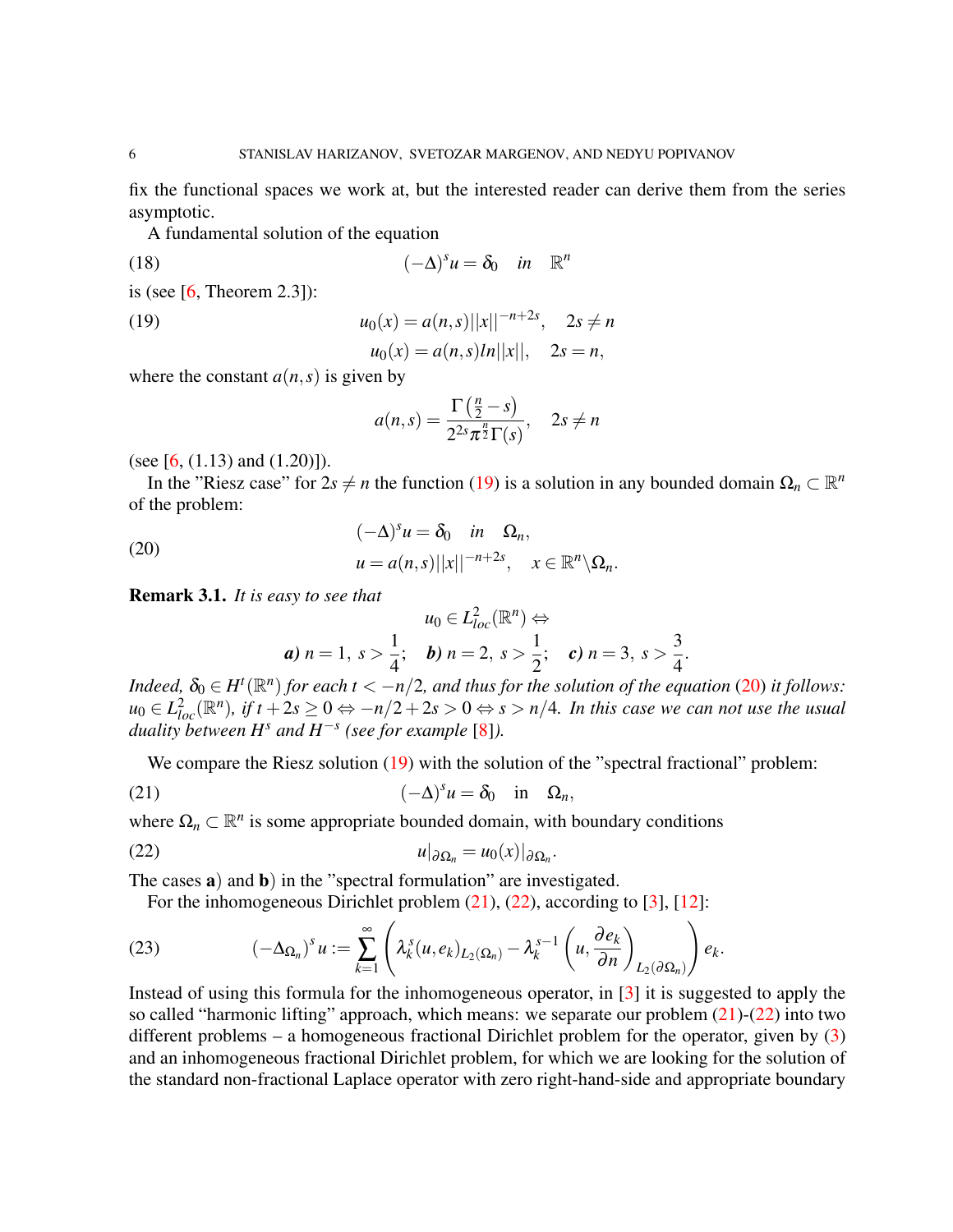data. In other words, first we will use formula [\(3\)](#page-0-2) for the operator  $(-\Delta)^s$  to find a solution  $w_s(x)$ of equation  $(21)$ . Then we solve:

(24) 
$$
-\Delta v = 0 \quad in \quad \Omega_n, \qquad v(x) = u_0(x), \quad x \in \partial \Omega_n
$$

in a "very weak form" in terms of  $[3, 12, 4]$  $[3, 12, 4]$  $[3, 12, 4]$  $[3, 12, 4]$  $[3, 12, 4]$ .

<span id="page-6-3"></span>**Case I:**  $n = 1$ ,  $s \neq 1/2$ . We will choose now  $\Omega_1 = \{|x| < 1\}$ . For a solution of

(25) 
$$
\left(-\frac{d^2}{dx^2}\right)^sw = \delta_0 \quad in \quad \Omega_1, \qquad w|_{x=\pm 1} = 0,
$$

plugging formula  $(8)$  in definition  $(3)$ , we get

<span id="page-6-0"></span>
$$
(-\Delta_{\Omega_1,0})^s w := \sum_{k=1}^{\infty} \lambda_k^s (w, e_k)_{L_2(\Omega_1)} e_k(x) = \delta \equiv \sum_{k=1}^{\infty} <\delta, e_k > e_k(x)
$$
  
= 
$$
\sum_{m=0}^{\infty} (-1)^m \sin \left[ \frac{(2m+1)\pi}{2} (x+1) \right].
$$

Then  $(w, e_{2m}) = 0$  and

<span id="page-6-1"></span>
$$
(w,e_{2m+1})_{L_2(\Omega_1)} = (-1)^m \left( \frac{(2m+1)\pi}{2} \right)^{-2s}
$$

.

Thus the solution of  $(25)$  is:

(26) 
$$
w_{1,s}(x) = \left(\frac{2}{\pi}\right)^{2s} \sum_{m=0}^{\infty} \frac{(-1)^m}{(2m+1)^{2s}} \sin\left[\frac{(2m+1)\pi}{2}(x+1)\right].
$$

Since  $(-1)^m = \sin[(2m+1)\pi/2]$ , we rewrite [\(26\)](#page-6-1) as

(27) 
$$
w_{1,s}(x) = \left(\frac{2}{\pi}\right)^{2s} \sum_{m=0}^{\infty} \frac{1}{(2m+1)^{2s}} \cos\left[\frac{(2m+1)\pi x}{2}\right].
$$

**Theorem 3.2.** *The solution*  $w_{1,s}(x)$  *from* [\(26\)](#page-6-1) *possesses the following properties:* 

<span id="page-6-2"></span>(a) 
$$
w_{1,s} \in L_2(\Omega_1)
$$
  $\iff$   $s \in (1/4, 1).$   
\n(b)  $w_{1,s}(0) = \left(\frac{2}{\pi}\right)^{2s} \sum_{m=0}^{\infty} \frac{1}{(2m+1)^{2s}} < +\infty \iff s > \frac{1}{2}.$   
\n(c)  $w_{1,s} \in C(\overline{\Omega}_1 \setminus \{0\}), \forall s \in (0, 1) \setminus \{1/2\}; w_{1,s} \in C(\overline{\Omega}_1), \forall s \in (1/2, 1).$ 

*Proof.* The function  $w_{1,s} \in L_2(-1,1)$  iff the series  $\sum_{m=0}^{\infty} (2m+1)^{-4s}$  converges, which is true iff *s* > 1/4. Furthermore,  $w_{1,s}$  ∈ *C*[−1,1] iff *s* > 1/2. Then, we can use the Dirichlet criteria for convergence, because (as in [\(15\)](#page-4-1) above)

<span id="page-6-4"></span>(28) 
$$
\sum_{m=p}^{P-1} \cos\left[\frac{(2m+1)\pi x}{2}\right] = \frac{\sin(P\pi x) - \sin(p\pi x)}{2\sin(\pi x/2)}, \quad \forall P > p \ge 0.
$$

Thus, the series [\(27\)](#page-6-2) uniformly converges away from  $x = 0$ . The proof is completed.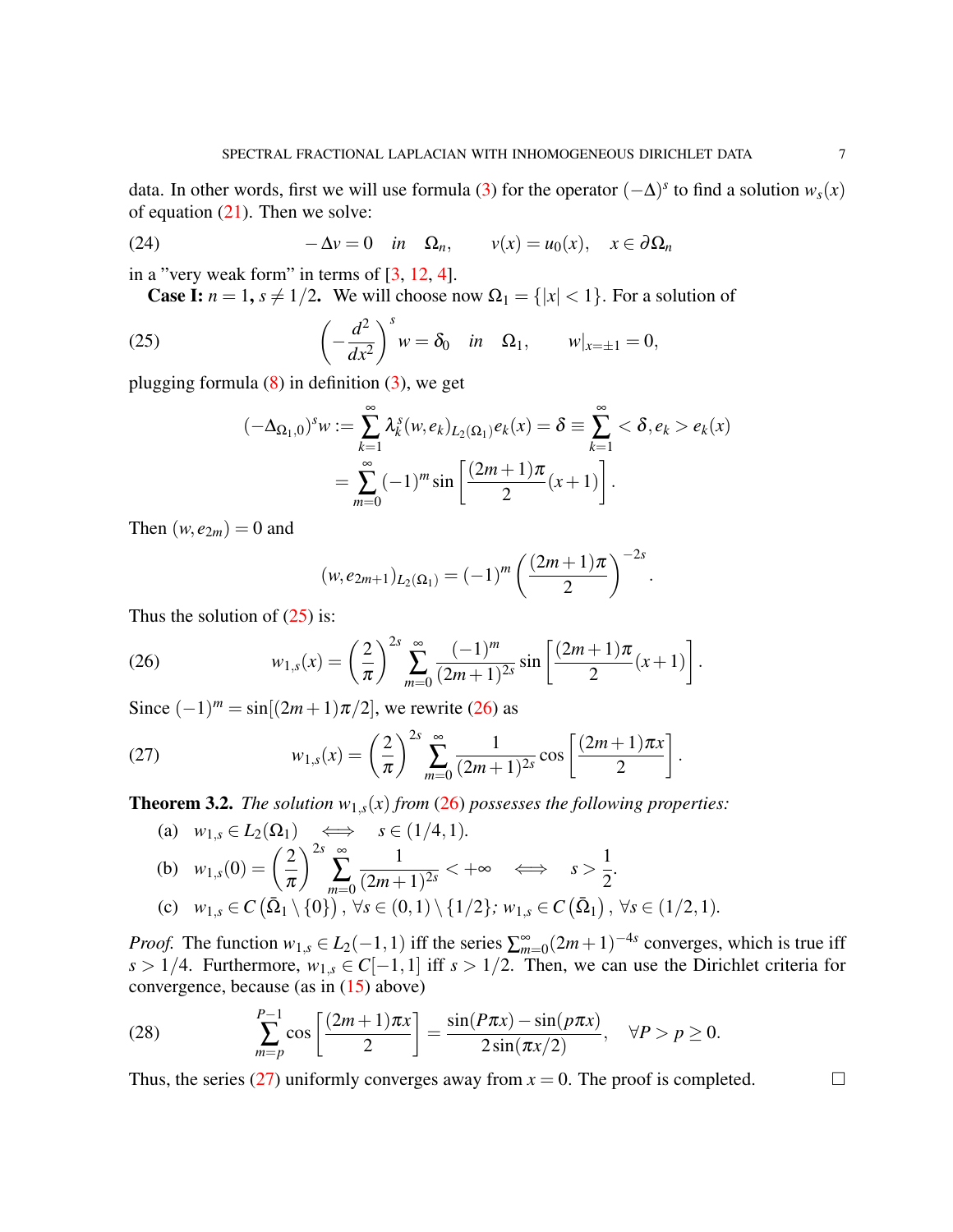The solution of the inhomogeneous problem [\(24\)](#page-6-3) is obviously  $v_{1,s} = a(1,s)$ , because in [\(19\)](#page-5-0) for both  $x = \pm 1$  clearly  $||x|| = 1$ , and  $u_0|_{x = \pm 1} = a(1, s) = const.$ 

<span id="page-7-0"></span>Then the spectral fractional solution of  $(21)$ ,  $(22)$  is:

(29) 
$$
u_s(x) = w_{1,s}(x) + a(1,s),
$$

and we compare both solutions from [\(19\)](#page-5-0) and [\(29\)](#page-7-0). Note that both solutions belong to  $L_2[-1,1]$ iff *s* > 1/4. However, in order for *u<sub>s</sub>* ∈ *C*[−1, 1] we need *s* > 1/2.

**Case II:**  $n = 2$ ,  $s \in (0,1)$ . Now, we choose the domain to be the square  $\Omega_2 = \{ |x| < 1, |y| < 1 \}$ . The spectral inhomogeneous fractional problem  $(21)$ ,  $(22)$  is:

<span id="page-7-1"></span>(30) 
$$
(-\Delta_{\Omega_2})^s u \equiv \left(-\frac{\partial^2}{\partial x^2} - \frac{\partial^2}{\partial y^2}\right)^s u = \delta_0 \quad \text{in} \quad \Omega_2,
$$

<span id="page-7-4"></span>(31) 
$$
u|_{y=\pm 1} = a(2,s)(x^2+1)^{-1+s}, \quad -1 < x < 1;
$$

$$
u|_{x=\pm 1} = a(2,s)(y^2+1)^{-1+s}, \quad -1 < y < 1.
$$

The corresponding eigenvalues and eigenfunctions for the problem [\(4\)](#page-1-2) in the rectangle  $\Omega_2$  are:

(32) 
$$
\lambda_{k,m} = (k^2 + m^2) \frac{\pi^2}{4}, \quad k,m = 1,2...
$$

(33) 
$$
e_{k,m}(x,y) = \sin\left[\frac{k\pi}{2}(x+1)\right] \sin\left[\frac{m\pi}{2}(y+1)\right].
$$

According to  $(3)$ , a solution of equation  $(30)$  with homogeneous Dirichlet conditions is:

<span id="page-7-2"></span>(34) 
$$
w_{2,s}(x,y) = \sum_{k,m=0}^{\infty} \frac{(-1)^{k+m}}{\lambda_{2k+1,2m+1}^s} e_{2k+1,2m+1}(x,y)
$$

Following the 1D case, we can rewrite  $(34)$  as

<span id="page-7-3"></span>(35) 
$$
w_{2,s}(x,y) = \sum_{k,m=0}^{\infty} \frac{(2/\pi)^{2s}}{[(2k+1)^2 + (2m+1)^2]^s} \cos\left[\frac{(2k+1)\pi x}{2}\right] \cos\left[\frac{(2m+1)\pi y}{2}\right].
$$

**Theorem 3.3.** *The solution*  $w_{2,s}(x, y)$  *from* [\(35\)](#page-7-3) *possesses the following properties:* 

(a) 
$$
w_{2,s} \in L_2(\Omega_2) \iff s \in (1/2, 1).
$$
  
\n(b)  $w_{2,s}(0,0) = \left(\frac{2}{\pi}\right)^s \sum_{k,m=0}^{\infty} \frac{1}{[(2k+1)^2 + (2m+1)^2]^s} = +\infty, \quad \forall s \in (0,1),$ 

*which means that our "spectral solution" with homogeneous Dirichlet data, as the fundamental solution* [\(19\)](#page-5-0) *in the Riesz formulation, is always unbounded.*

(c) 
$$
w_{2,s} \in C(\bar{\Omega}_2 \setminus (0,0)),
$$
 for  $s \in (1/2,1)$ .

*Proof.* It is easy to see that

$$
w_{2,s} \in L_2(\Omega_2) \iff \sum_{k,m=1}^{\infty} \frac{1}{(k^2+m^2)^{2s}} < +\infty \iff s \in (1/2,1),
$$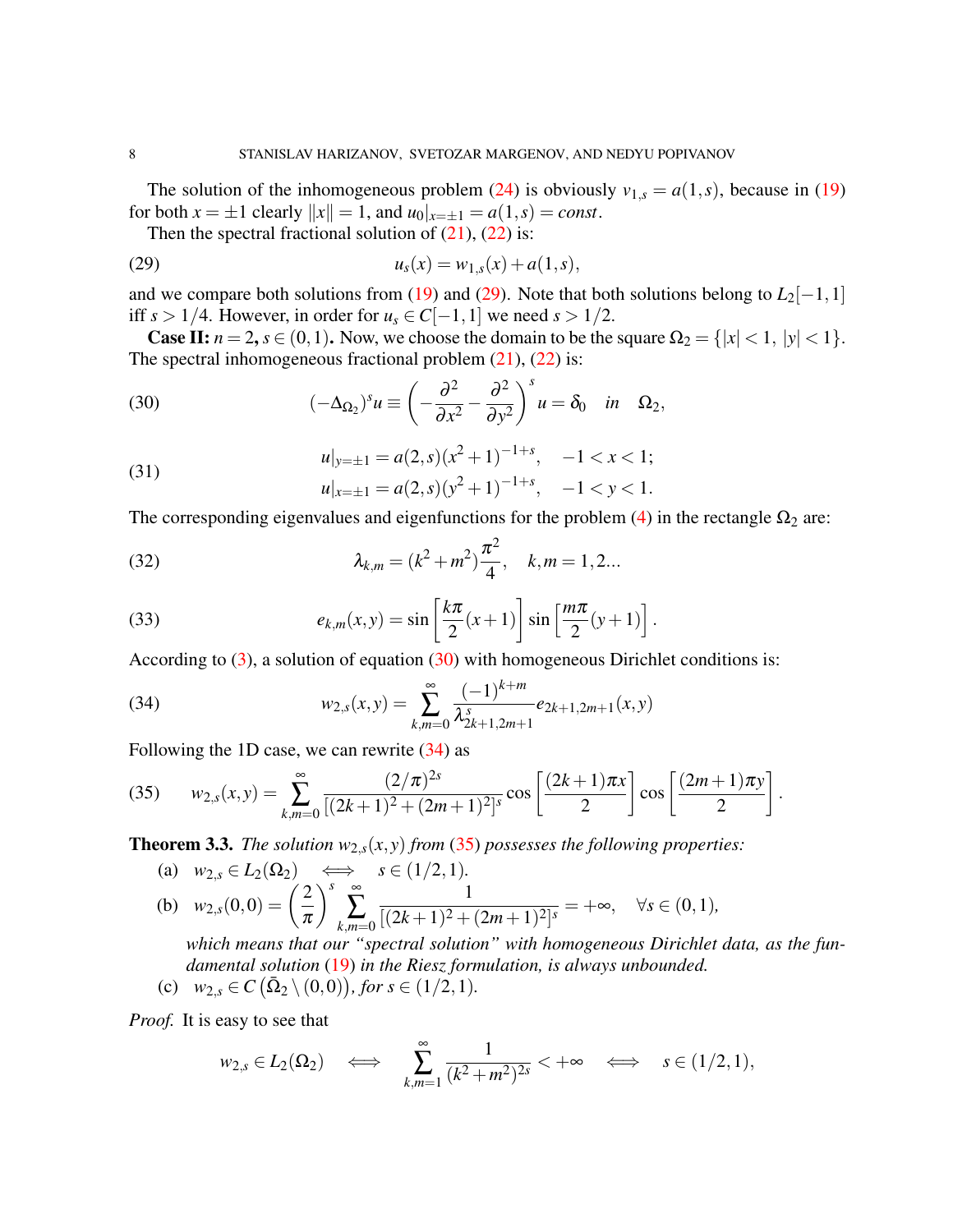which concludes (a). Statement (b) is straightforward.

In order to prove (c), we begin with the following well-known result:

<span id="page-8-0"></span>**Lemma 3.4.** Let  $\{\alpha_m\}_{m=0}^{\infty}$  be a non-increasing, non-negative sequence and  $\{\beta_m(y)\}_{m=0}^{\infty}$  be a *sequence of continuous functions, which partial absolute sums are uniformly bounded, i.e., there exists a constant L, such that if*  $B_M(y) := \sum_{m=0}^M \beta_m(y)$ , then  $|B_M(y)| \leq L$ , for all  $M \in \mathbb{N}$  and y. *Then, the following estimate holds true:*

$$
\left|\sum_{m=0}^M \alpha_m \beta_m(y)\right| \leq \alpha_0 L, \qquad \forall M \in \mathbb{N}.
$$

Now, we apply Lemma [3.4](#page-8-0) to the solution [\(35\)](#page-7-3). Let  $(x_0, y_0) \in \overline{\Omega}_2 \setminus (0,0)$ . Due to symmetry, without loss of generality let  $y_0 \neq 0$ . Take a local neighborhood  $\mathcal{N}_{(x_0,y_0)}$ , which is in  $\Omega_2 \setminus \{y = 0\}$ , respectively  $\bar{\Omega}_2 \setminus \{y = 0\}$ , if  $(x_0, y_0) \in \Omega_2$ , respectively  $(x_0, y_0) \in \partial \Omega_2$ . We will prove uniform convergence of the series [\(35\)](#page-7-3) in  $\mathcal{N}_{(x_0,y_0)}$  with respect to the following definition: for every  $\varepsilon > 0$ , there exists an integer  $K = K(\varepsilon)$  such that for every  $K_1 > K$  the "partial series"

$$
\left|\sum_{2K^2\leq k^2+m^2<2K_1^2}\frac{1}{[(2k+1)^2+(2m+1)^2]^s}\cos\left[\frac{(2k+1)\pi x}{2}\right]\cos\left[\frac{(2m+1)\pi y}{2}\right]\right|<\varepsilon,
$$

for all  $(x, y) \in \mathcal{N}_{(x_0, y_0)}$ . Indeed, since  $y \neq 0$ , equation [\(28\)](#page-6-4) gives rise to

$$
\left|\sum_{m=p}^{P-1} \cos\left[\frac{(2m+1)\pi y}{2}\right]\right| \le \frac{1}{\sin(\pi y/2)} \quad \forall P > p \ge 0,
$$

and we can choose a constant  $L < +\infty$ , such that  $1/\sin(\pi y/2) \le L$ , for all  $(x, y) \in \mathcal{N}_{(x_0, y_0)}$ . For a fixed *k* we set

$$
\alpha_m := \frac{1}{[(2k+1)^2 + (2m+1)^2]^s}, \qquad \beta_m(y) := \cos\left[\frac{(2m+1)\pi y}{2}\right].
$$

Obviously the assumptions in Lemma [3.4](#page-8-0) are satisfied for our choice. We consider three separate Obviously the assumptions in Lemma [3.4](#page-8-0) are satisfied for our choice<br>cases. Firstly, let  $\sqrt{2}K \le k \le \sqrt{2}K_1$ . Then  $m \ge 0$  and by Lemma 3.4

<span id="page-8-1"></span>(36)  

$$
\left| \sum_{0 \le m < \sqrt{2K_1^2 - k^2}} \frac{1}{[(2k+1)^2 + (2m+1)^2]^s} \cos \left[ \frac{(2m+1)\pi y}{2} \right] \right|
$$

$$
= \left| \sum_{0 \le m < \sqrt{2K_1^2 - k^2}} \alpha_m \beta_m(y) \right| \le \alpha_0 L < \frac{L}{(2k+1)^{2s}}.
$$

Since  $\sum_k (2k+1)^{-2s} < +\infty$  for  $s > 1/2$ , we can choose *K* such that

$$
\sum_{k=K}^{\infty} \frac{L}{(2k+1)^{2s}} < \frac{\varepsilon}{3}.
$$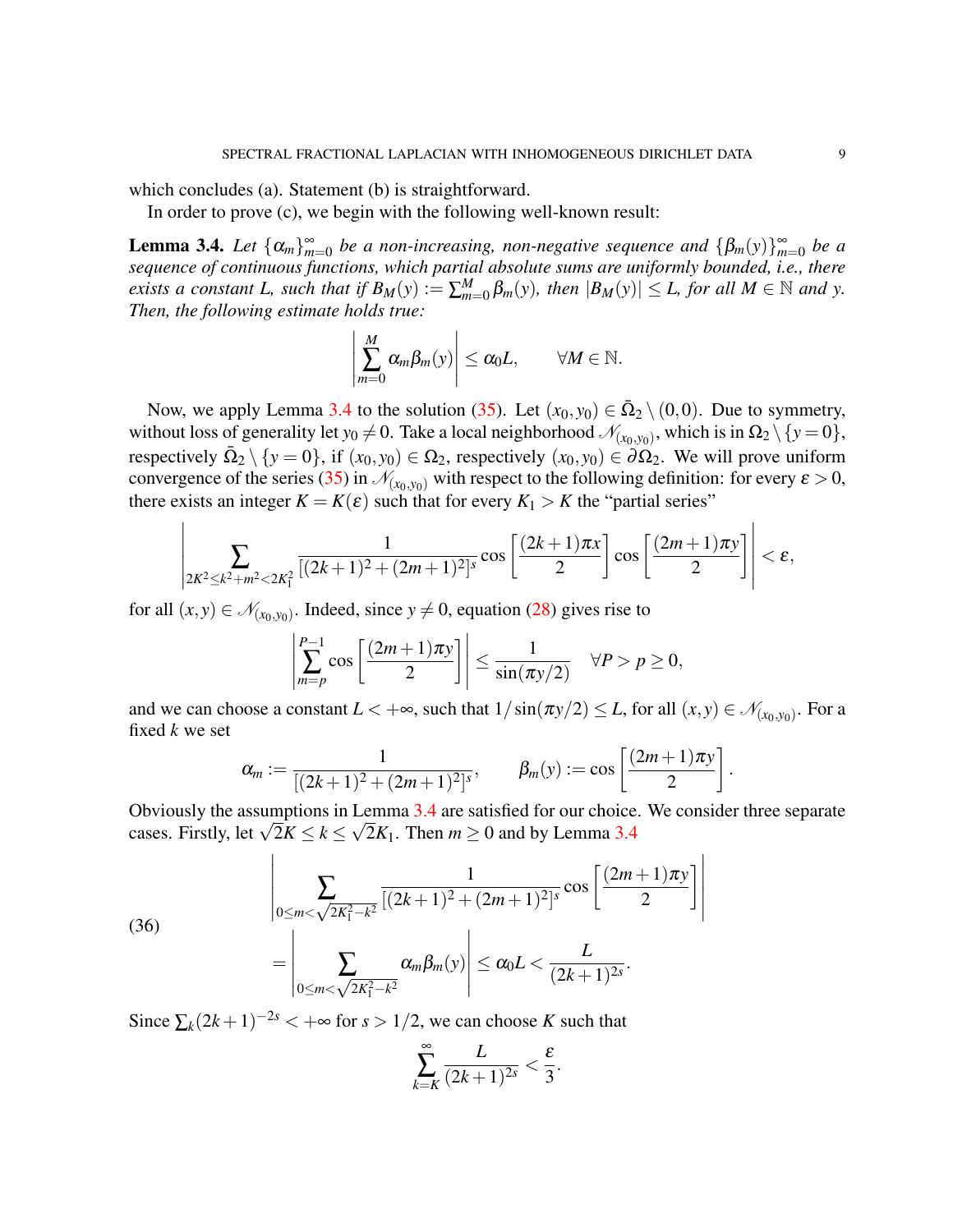Using the estimate  $(36)$  it follows

$$
\sum_{\sqrt{2}K\leq k\leq \sqrt{2}K_1}\left|\cos\left[\frac{(2k+1)\pi x}{2}\right]\right|\left|\sum_{m}\alpha_m\beta_m(y)\right|\leq \sum_{k=K}^{2K_1}\frac{L}{(2k+1)^{2s}}
$$

This guarantees that the corresponding part of the "partial series" within the region  $\sqrt{2}K \leq$  $k \leq \sqrt{2K_1}$  is less than  $\epsilon/3$ . √

Secondly, let  $K \leq k \leq$  $\frac{2K}{2K}$ . Then in this case for the fixed *k* we have  $2K^2 \le k^2 + m^2 < 2K_1^2$ , secondly, let  $K \leq k \leq \sqrt{2K}$ . Then in this case for the fixed k we have  $2K \leq k + m \leq 2K_1$ ,<br>i.e. now  $m \geq m_k := [\sqrt{2K^2 - k^2}] + 1$ , or  $m \geq m_k := \sqrt{2K^2 - k^2}$ , if the last number is an integer. In both cases

$$
\left| \sum_{m_k \le m < \sqrt{2K_1^2 - k^2}} \frac{1}{[(2k+1)^2 + (2m+1)^2]^s} \cos \left[ \frac{(2m+1)\pi y}{2} \right] \right|
$$
  
= 
$$
\left| \sum_{m_k \le m < \sqrt{2K_1^2 - k^2}} \alpha_m \beta_m(y) \right| \le \alpha_{m_k} L < \frac{L}{(2k+1)^{2s}}.
$$

As in the first case it follows  $|\Sigma| < \varepsilon/3$  with the same choise of *K*. This guarantees that the corresponding part of the "partial series" within the region  $K \le k \le \sqrt{2K}$  is less than  $\varepsilon/3$ .

Third, let  $0 \le k \le K$ . Then, since  $k^2 + m^2 \ge 2K^2$  within the region of interest,  $m \ge K$ , and analogously to the second case we conclude

$$
\left|\sum_{\sqrt{2K^2-k^2}\leq m<\sqrt{2K_1^2-k^2}}\frac{\cos[(2m+1)\pi y/2]}{[(2k+1)^2+(2m+1)^2]^s}\right|\leq \alpha_K L < \frac{L}{(2K+1)^{2s}}
$$

.

Hence the "partial series" within the third region  $0 \le k \le K$  is bounded by

<span id="page-9-0"></span>
$$
\sum_{k=0}^{K} \frac{L}{(2K+1)^{2s}} = \frac{L(K+1)}{(2K+1)^{2s}} < L(2K+1)^{1-2s} < \frac{\varepsilon}{3}
$$

for large enough *K*, as  $s > 1/2$ . Taking the value of K bigger than the values in the first and the third case the proof is completed.

To solve the corresponding inhomogeneous problem  $(30)$ ,  $(31)$  using the "harmonic lifting" technique we have to solve

$$
(37) \t\t -\Delta v_{2,s} = 0 \t in \t \Omega_2,
$$

(38) 
$$
v_{2,s}|_{y=\pm 1} = (x^2 + 1)^{-1+s} - 1 < x < 1
$$

$$
v_{2,s}|_{x=\pm 1} = (y^2 + 1)^{-1+s} - 1 < y < 1
$$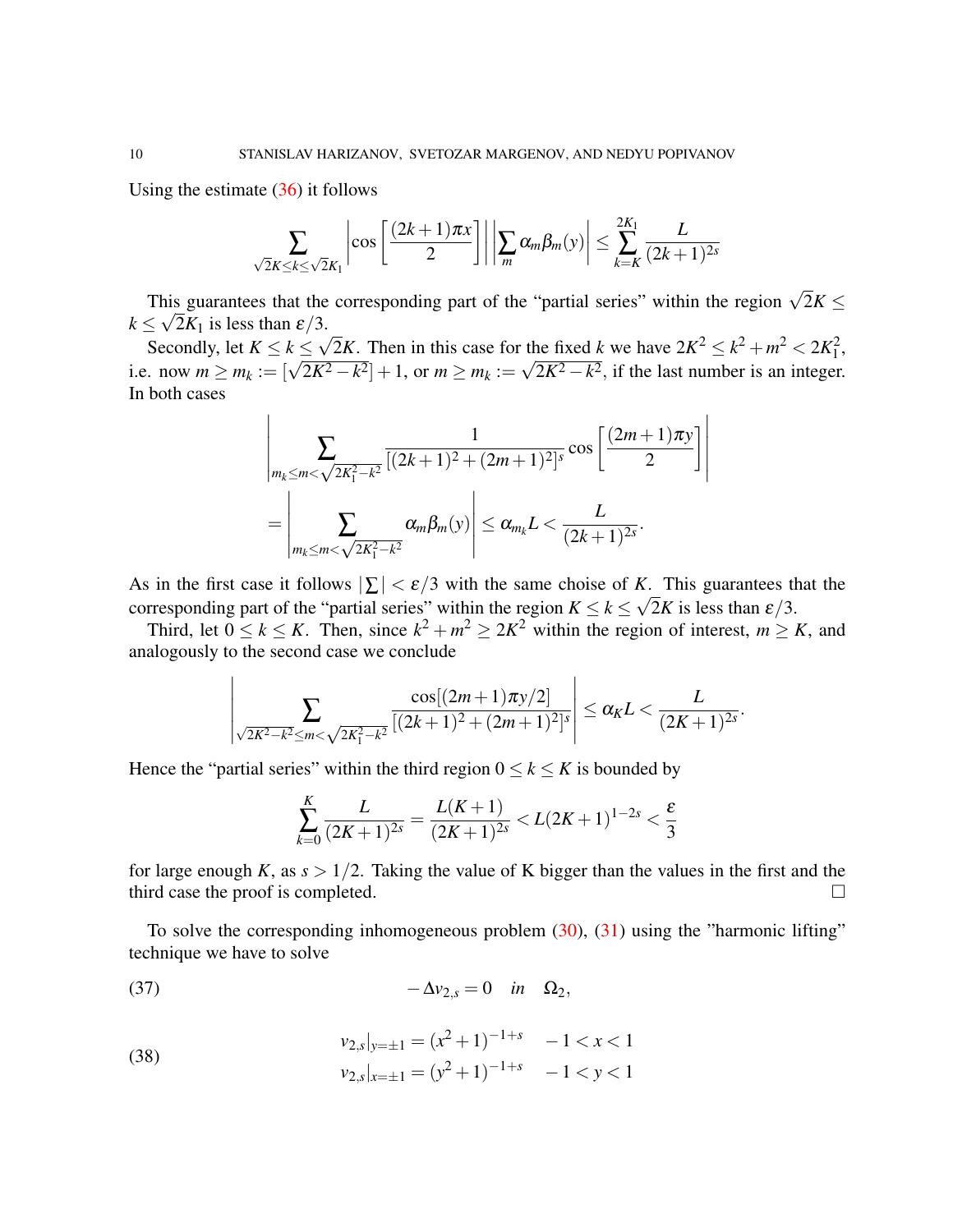It follows from the symmetry that it is enough to solve [\(37\)](#page-9-0) with boundary conditions:

$$
\widetilde{v}_{2,s}|_{y=\pm 1} = (x^2 + 1)^{-1+s} - 2^{-1+s} =: \varphi_1(x),
$$
  

$$
\widetilde{v}_{2,s}|_{x=\pm 1} = 0,
$$

which classical solution is

$$
\widetilde{\nu}_{2,s}(x,y) = \sum_{k=1}^{\infty} A_k \left( \cosh\left[\frac{k\pi}{2}\right] \right)^{-1} \sin\left[\frac{k\pi}{2}(x+1)\right] \cosh\left[\frac{k\pi}{2}y\right],
$$

where  $A_k = \int_{-1}^{1} \varphi_1(x) \sin\left[\frac{k\pi}{2}\right]$  $\left[\frac{2\pi}{2}(x+1)\right]dx$ . Note, that  $\varphi_1$  is an even function, while sin  $\left[\frac{k\pi}{2}\right]$  $\frac{2\pi}{2}(x+1)$  is even for odd *k* and odd for even *k*. Thus,  $A_{2k} = 0$ , while  $A_{2k+1} = 2 \int_0^1 \varphi_1(x) \sin \left( \frac{(2k+1)\pi}{2} \right)$  $\frac{+1}{2}$  $\frac{\pi}{2}(x+1) dx$ . Then a spectral fractional solution of  $(30)$ ,  $(31)$  is:

<span id="page-10-1"></span>(39) 
$$
u_s(x,y) = w_{2,s}(x,y) + a(2,s) \left[ \widetilde{v}_{2,s}(x,y) + \widetilde{v}_{2,s}(y,x) + 2^{-1+s} \right].
$$

### 4. NUMERICAL TESTS

<span id="page-10-0"></span>In this section we numerically confirm the theoretical results from Sections [2](#page-1-1)[–3](#page-4-0) and address various observations on the behavior of the corresponding solutions.

For the homogeneous Dirichlet boundary problem with right-hand-side  $f \equiv 1$  on  $(-1,1)$ , on Fig. [1](#page-11-0) we plot the solutions with respect to both formulations, when  $s = \{0.25, 0.5, 0.75\}$ . In [\(11\)](#page-2-2) we truncate the sum at  $10^4$ . We observe that in all the cases, the Riesz solution point-wise exceeds the spectral one everywhere in  $(-1,1)$ . At the endpoints  $\pm 1$ , of course, the two solutions preserve the boundary conditions and are zero. Furthermore, the bottom right plot in Fig. [1](#page-11-0) illustrates the maximum of both solutions as a function of  $s \in (0,1)$ . This maximum is always attended at  $x = 0$ , and we see that for the spectral formulation the maximum linearly decays as *s* increases, while for the Riesz formulation, this maximum is a quadratic function in *s* for  $s \in (0,1/2)$ , with a peak at  $x = 0.25$  and only for  $s \in (1/2, 1)$  becomes a linear function. In conclusion, we observe that when  $s < 1/2$  the Riesz formulation substantially differs from the spectral formulation. We also confirm that both solutions converge to those of the classical (local) problems, when  $s \to 0$  and  $s \to 1$ , meaning that the fractional Laplacian formulations are indeed continuous extensions of the standard non-fractional one.

The left plot in Fig. [2](#page-12-0) deals with the steepness of the interface layers around  $x = -1$  of the two solutions and aims at validating the theoretical results in [\(7\)](#page-2-5) and Theorem [2.1.](#page-2-3) A uniform grid on  $[-1, 1]$  with step size  $h = 2^{-10}$  is considered and the ratios

$$
\frac{u_s^R(-1+j\cdot h)}{(j\cdot h)^s}, \qquad \frac{u_s(-1+j\cdot h)}{(j\cdot h)^{\min(2s,1)}}, \qquad j=\{1,\ldots,20\}, \ s=\{0.25,0.5,0.75\},\
$$

for the Riesz and the spectral formulations, respectively, are plotted. The graphs agree with the theory. In particular, it is clearly visible that the case  $s = 1/2$  for the spectral formulation is the subtle one, where additional logarithmic factors are needed. The right plot is devoted to a more detailed analysis of this case, where we assume that  $u_{1/2}(x) \sim (x+1) |\ln(x+1)|^k$ , as  $x \to -1$ . Then,  $k \sim \frac{\ln(u_{1/2}(x)/(x+1))}{\ln|\ln(x+1)|}$  $\frac{\ln|I(1/2(\lambda))|(\lambda+1)}{\ln|\ln(x+1)|}$  and it can be numerically estimated. We, again, use uniform grid, but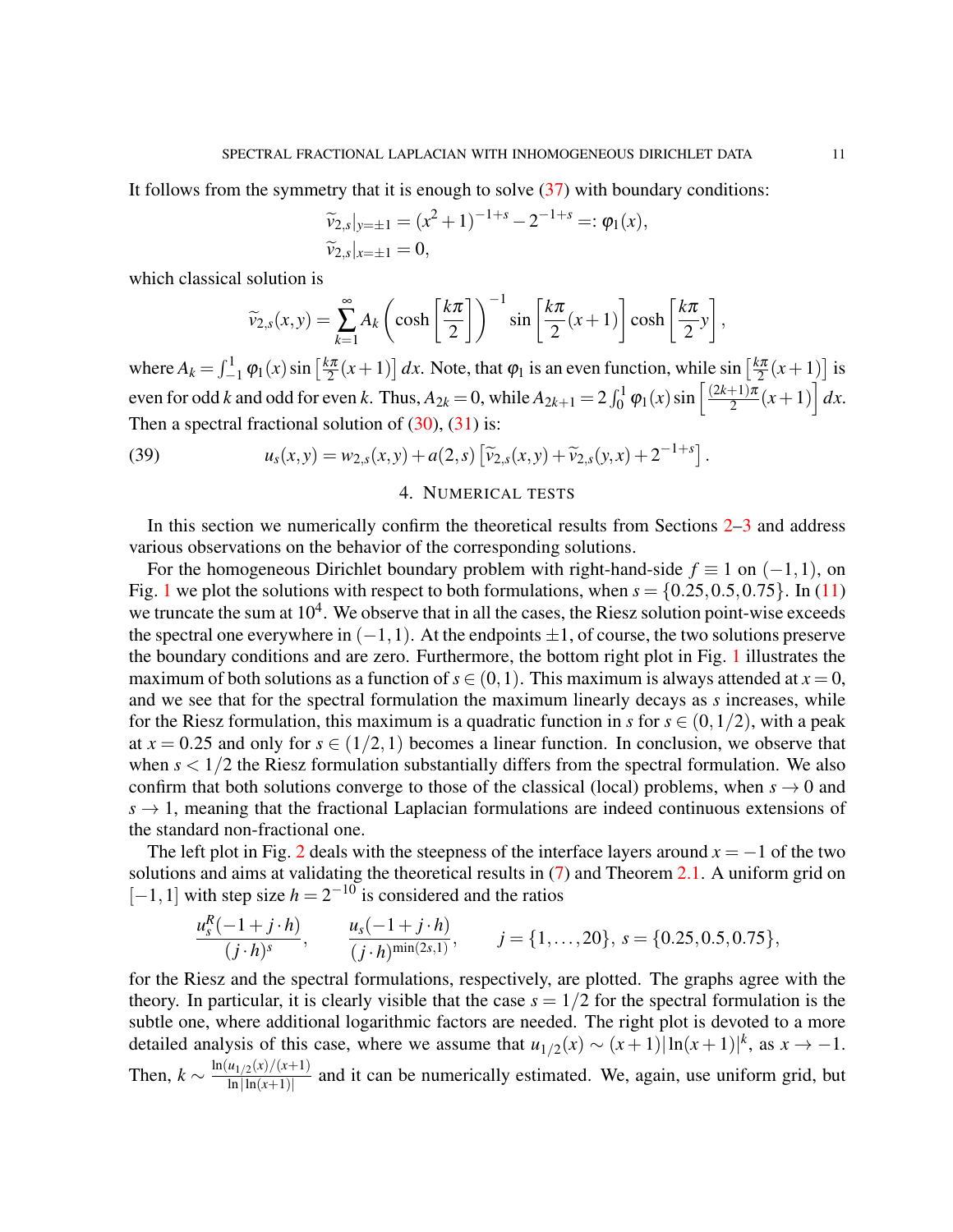

<span id="page-11-0"></span>FIGURE 1. Comparison of the solutions [\(6\)](#page-1-3) and [\(11\)](#page-2-2). Up: The whole solutions for  $s = \{0.25, 0.5\}$  as a function of *x*. Down: (Left) The whole solution for  $s = 0.75$ as a function of *x*; (Right) The value at  $x = 0$  as a function of *s*.

|      | Riesz $(6)$                             |               | Spectral $(11)$                                             |        | Spectral $(11)$                                        |               |
|------|-----------------------------------------|---------------|-------------------------------------------------------------|--------|--------------------------------------------------------|---------------|
| S.   | $u_s^R(-1+j\cdot h)$<br>$(i \cdot h)^s$ |               | $u_s(-1+j \cdot h)$<br>$\overline{(j\cdot h)^{\min(2s,1)}}$ |        | $u_s(-1+j \cdot h)$<br>$j\cdot h \ln j\cdot h ^{0.85}$ |               |
|      | m <sub>1</sub> n                        | max           | mnn                                                         | max    |                                                        | max           |
| 0.25 | 1.3386 1.3417                           |               | 1.5004 1.5718                                               |        |                                                        |               |
| 0.50 | 1.4073                                  | 1.4139        | 3.2960                                                      | 5.2026 |                                                        | 1.0606 1.0717 |
| 0.75 |                                         | 1.2559 1.2647 | 1.5669                                                      | 1.6824 |                                                        |               |

<span id="page-11-1"></span>TABLE 1. Numerical validation of the steepness of the interface layers for  $j =$ 1 . . . 20, and  $h = 2^{-10}$ .

this time a much finer one as  $h = 10^{-6}$ , and we compute the series in [\(11\)](#page-2-2) with higher accuracy, considering  $m \leq 10^6$ . The plot of the first 20 ratios clearly indicates that  $k < 1$ , namely  $k \sim 0.85$ . This is also confirmed at the original coarse grid with  $h = 2^{-10}$  (see Table [1\)](#page-11-1). Therefore, for this particular right-hand-side ( $f \equiv 1$ ) the general result of Caffarelli - Stinga, cited in Theorem [2.1,](#page-2-3) can slightly be improved.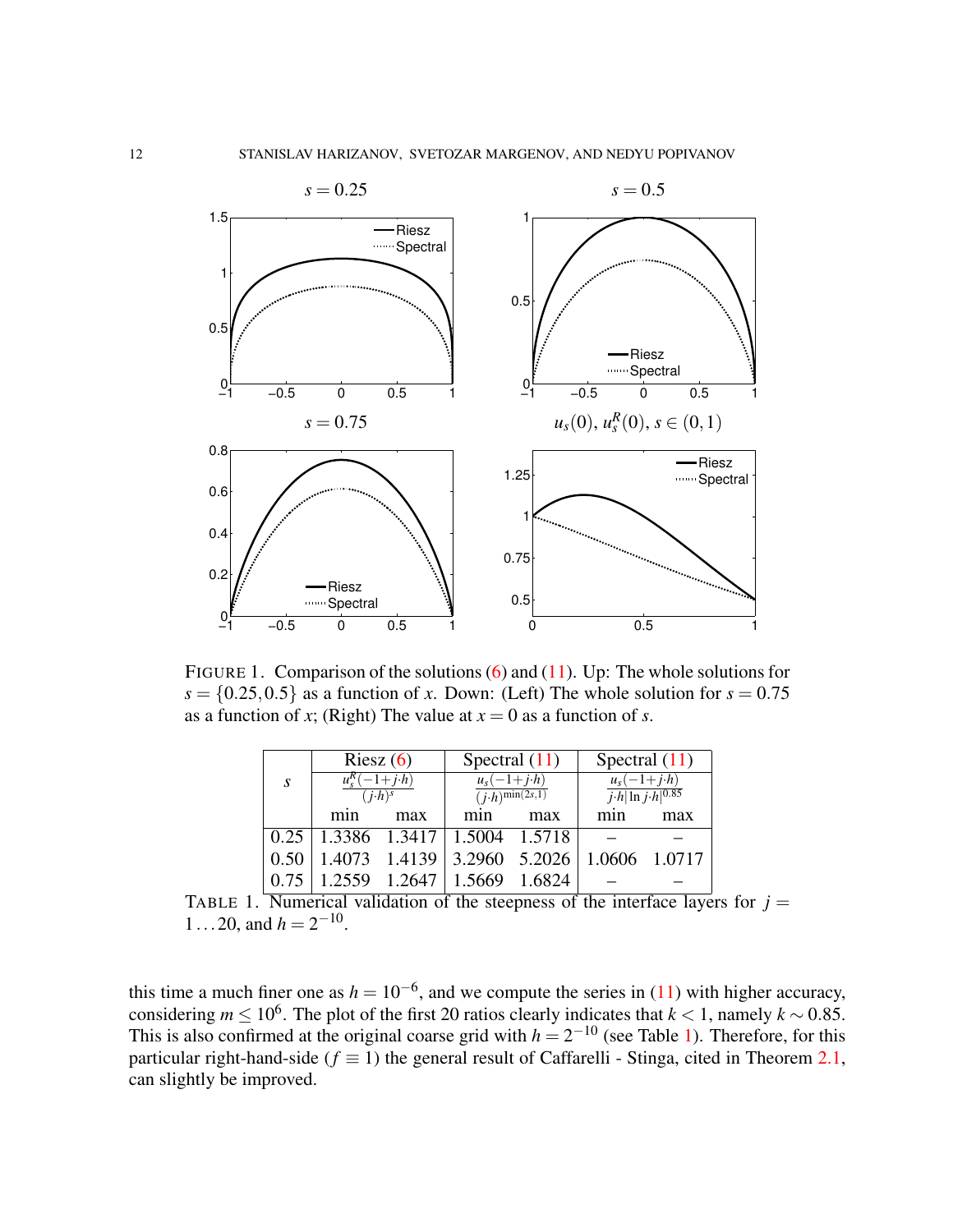

<span id="page-12-0"></span>FIGURE 2. (Left) The boundary layer behavior  $u_s^R(x)/(1+x)^s$  for [\(6\)](#page-1-3) vs. the boundary layer behavior  $u_s(x)/(1+x)^{\min(2s,1)}$  for [\(11\)](#page-2-2),  $s = 0.25$  (solid lines),  $s =$ 0.5 (dashed lines), and  $s = 0.75$  (dotted lines); (Right) More detailed boundary layer behavior for  $u_{1/2}(x)$  for [\(11\)](#page-2-2),  $x \to -1$ . Both plots are with respect to the 20 most left grid points  $j = 1, 2, ..., 20$  on a uniform grid with  $h = 2^{-10}$  (left) and *h* = 10<sup>-6</sup> (right). Red lines - Riesz formulation; Blue lines - spectral formulation.

For the case of inhomogeneous fractional Laplace problem with right-hand-side  $\delta_0$  we illustrate the corresponding 1D solutions with respect to both formulations (see Fig. [3\)](#page-13-0) and the corresponding 2D spectral solution (see Fig. [4\)](#page-13-1) for various fractional powers *s*. In 1D, we consider *s* = {0.25, 0.45, 0.55}, as only for *s* > 1/4, *u*<sub>0</sub> ∈  $L_{loc}^2(\mathbb{R})$  due to Remark [3.1](#page-5-4) and  $w_{1,s} \in L_2(-1,1)$ (i.e., this is the smallest meaningful value of *s* for both formulations of the particular problem), while  $s = 1/2$  serves as a point of singularity for both formulations, as  $u_0(0) = w_{1,s}(0) = +\infty$ when  $s < 1/2$  and  $u_0(0) = w_{1,s}(0) = 0$  when  $s > 1/2$ . Furthermore, for the boundary case  $s = 0.25$ the graph of  $u_0$  is monotone in  $(-1,0)$ , while the graph of  $w_{1,1/4}$  is oscillatory. The latter oscillating behavior increases for  $s < 1/4$  (note that we have already proven that  $w_{1,s} \in C([-1,1] \setminus \{0\})$ ) and disappears for  $s > 1/4$ . Apart from that,  $w_{1,s}$  and  $u_0$  are quite alike. In 2D, the observations are similar. The difference is, that the oscillating behavior of  $w_{2,s}$  is strongly present on the lines  $x = 0$  and  $y = 0$  and disappears only for  $s > 0.75$ , as illustrated in Fig. [4.](#page-13-1)

# 5. CONCLUDING REMARKS

The detailed comparative analysis of the Riesz and spectral formulations in the case of homogeneous boundary conditions and  $f \equiv 1$  well demonstrates the difference between the corresponding solutions. In agreement with the theoretical estimates, the conducted numerical tests clearly illustrate the behavior of the boundary layers, additionally contributing to some better understanding of the Open problem formulated at the end of Section [2.](#page-1-1) The observation that the Riesz and spectral solutions could substantially differ far form the boundary layers is also an important one.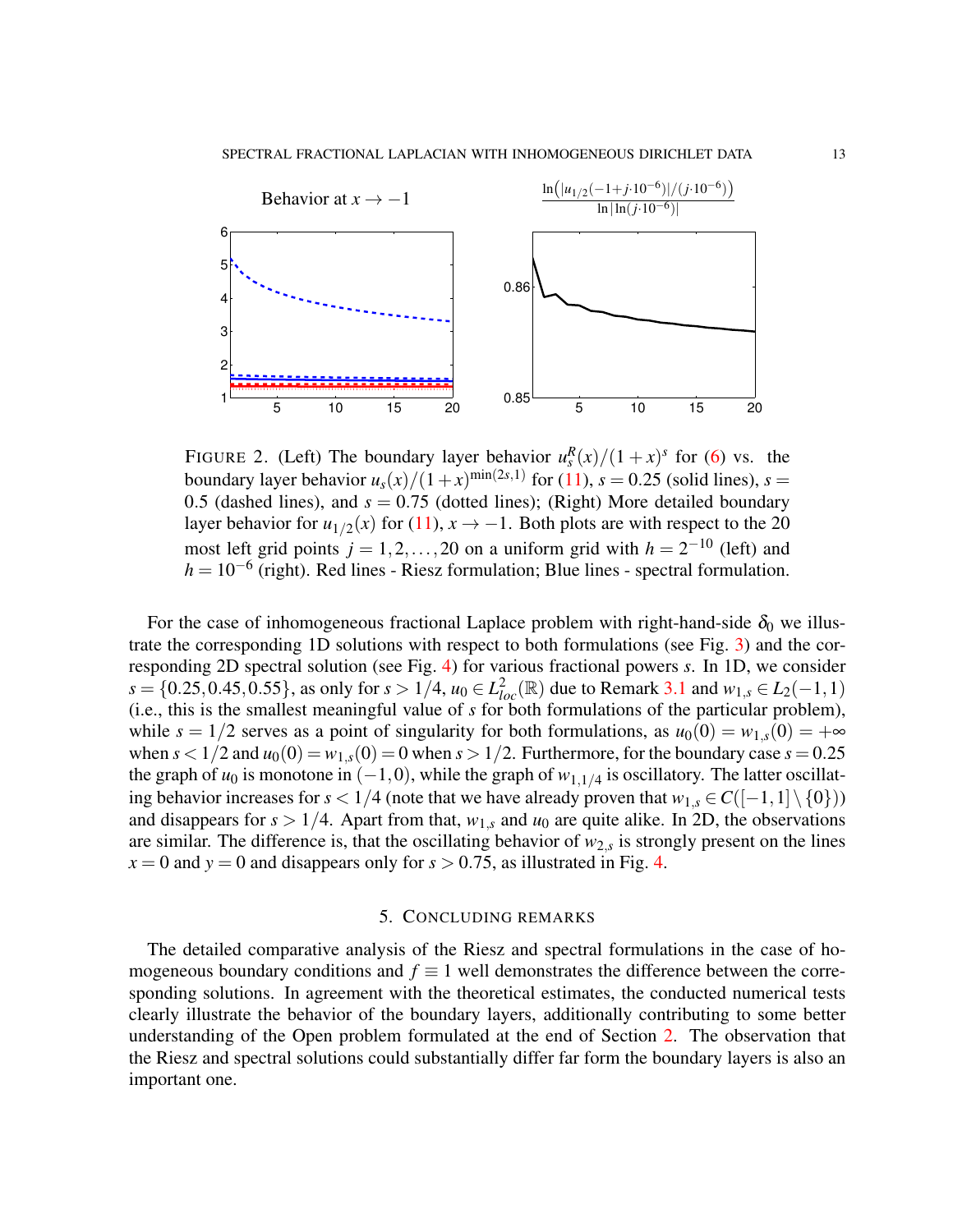

<span id="page-13-0"></span>FIGURE 3. Comparison of the solutions [\(19\)](#page-5-0) and [\(29\)](#page-7-0) in 1D for  $s = \{0.25, 0.45, 0.55\}$ .



<span id="page-13-1"></span>FIGURE 4. Top: Visualization of the spectral solution [\(39\)](#page-10-1) for the 2D Dirac delta inhomogeneous fractional Laplace problem  $(30)$ ,  $(31)$ , with  $s = \{0.5, 0.6, 0.75\}$ . Bottom: Difference image in the  $(x, z)$ -plane of the corresponding two solutions [\(19\)](#page-5-0) and [\(39\)](#page-10-1).

Our major theoretical contribution concerns the case of inhomogeneous boundary conditions when the right hand side f is a Dirac  $\delta$  function. Taking as Dirichlet data the boundary values of the fundamental Riesz solution we derive a detailed characterization of the solution of the spectral Laplacian obtained via "harmonic lifting" approach. It is interesting to notice that in this setting, subject to the derived conditions related to the fractional power *s*, the Riesz and spectral solution are much closer. One possible explanation of this observation of the numerical tests is that there are no boundary layers in the considered particular test problems.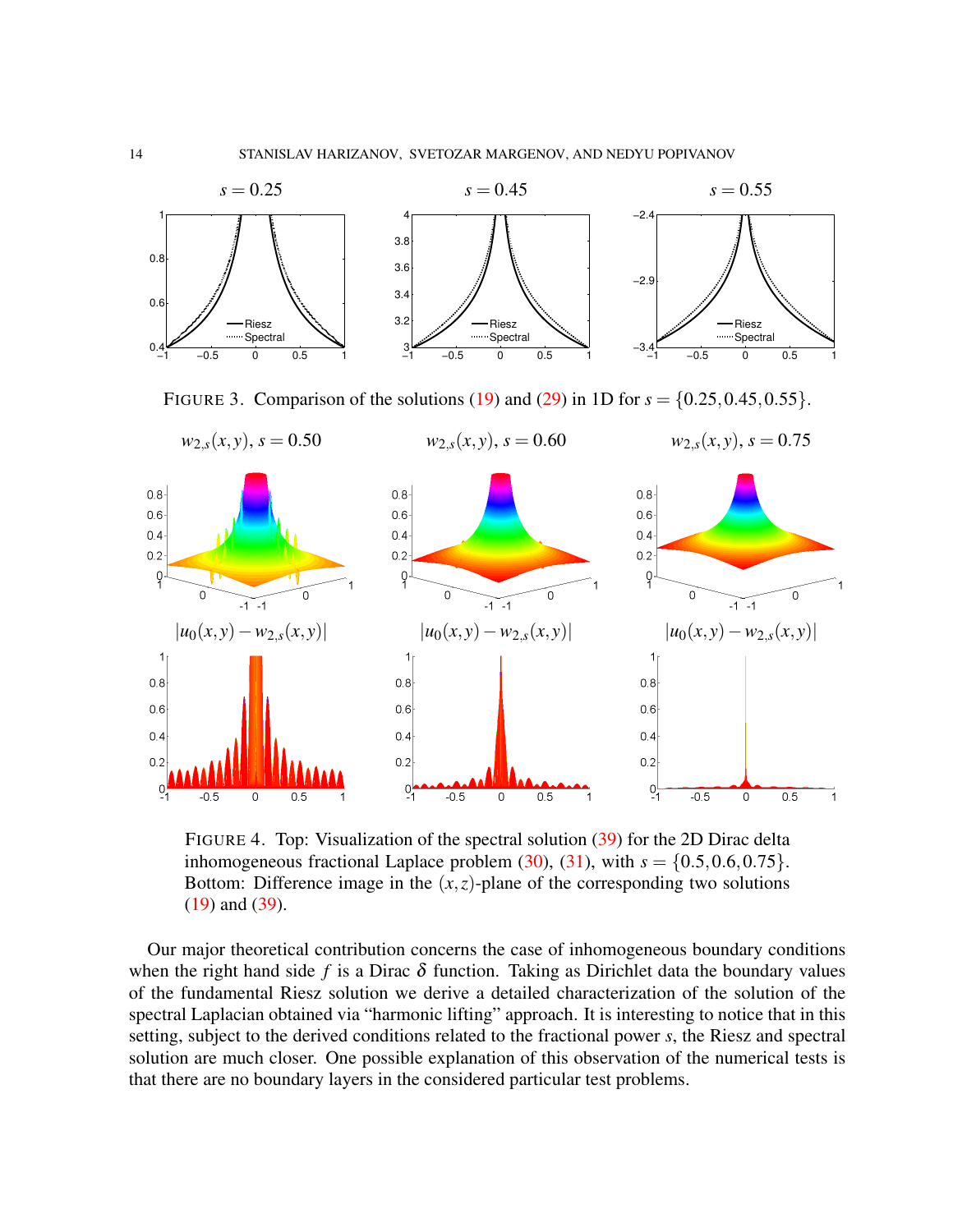### ACKNOWLEDGEMENT

The work has been partially supported by the Bulgarian National Science Fund under grant No. BNSF-DN12/1 and by the National Scientific Program "Information and Communication Technologies for a Single Digital Market in Science, Education and Security", financed by the Ministry of Education and Science. The research of N. Popivanov has been partially supported by the Bulgarian National Science Fund under grant No. DNTS-Russia 01/2/23.06.2017.

#### **REFERENCES**

- <span id="page-14-11"></span>[1] N. Abatangelo, L. Dupaigne, Nonhomogeneous boundary conditions for the spectral fractional Laplacian. Ann. Inst. H. Poincaré Anal. Non Linéaire,  $34(2)$ ,  $(2017)$ ,  $439 - 467$ .
- <span id="page-14-3"></span>[2] G. Acosta, J.P. Borthagaray, A fractional Laplace equation: regularity of solutions and finite element approximations, SIAM Journal on Numerical Analysis, 55(2), (2017), 472 – 495.
- <span id="page-14-8"></span>[3] H. Antil, J. Pfefferer, S. Rogovs, Fractional Operators with Inhomogeneous Boundary Conditions: Analysis, Control, and Discretization, arXiv: 1703.05256v2 [math.NA] 11 Sep 2017
- <span id="page-14-12"></span>[4] T. Apel, S. Nicaise, J. Pfefferer, Adapted numerical methods for the numerical solution of the Poisson equation with  $L^2$  boundary data in non-convex domains, SIAM J. Numer. Anal., 55 (4), (2017), 1937-1957.
- <span id="page-14-0"></span>[5] C. Bucur, Some Observations on the Green Function for the Ball in the Fractional Laplace Framework, Communications on Pure and Applied Analysis, 15 (2), (2016), 657-699
- <span id="page-14-1"></span>[6] C. Bucur, E. Valdinoci, Nonlocal diffusion and applications, Lecture Notes of the Unione Matematica Italiana 20, Springer (2016).
- <span id="page-14-6"></span>[7] L. Caffarelli, L. Silvestre, An extension problem related to the fractional Laplacian, Communications in partial differential equations,  $32(8)$ ,  $(2007)$ ,  $1245 - 1260$ .
- <span id="page-14-7"></span>[8] L. Caffarelli, P. Stinga, Fractional elliptic equations, Caccioppoli estimates and regularity Annales de l'Institut Henri Poincare (C) Non Linear Analysis, 33(3), (2016) 767 – 807.
- <span id="page-14-10"></span>[9] N. Cusimano, F. del Teso, L. Gerardo-Giorda, G. Pagnini, Discretizations of the Spectral Fractional Laplacian on General Domains with Dirichlet, Neumann, and Robin Boundary Conditions, SIAM Journal on Numerical Analysis, 56 (3), (2018), 1243-1272
- <span id="page-14-4"></span>[10] M. D'Elia, M. Gunzburger, The fractional Laplacian operator on bounded domains as a special case of the nonlocal diffusion operator, Comp. and Math. with Appl., 66, (2013), 1245-1260.
- <span id="page-14-5"></span>[11] L. Li, J. Sun, S. Tersian, Infinitely many sign-changing solutions for the Brézis-Nirenberg problem involving the fractional Laplacian, Fractional Calculus and Applied Analysis, 20 (5), (2017), 1146-1164.
- <span id="page-14-9"></span>[12] A. Lischke, G. Pang, M. Gulian, F. Song, C. Glusa, X. Zheng, Z. Mao, W. Cai, M. M. Meerschaert, M. Ainsworth, G. E. Karniadakis, What Is the Fractional Laplacian?, arXiv:1801.09767v2 [math.NA], 12 Nov 2018.
- <span id="page-14-2"></span>[13] X. Ros-Oton, J. Serra, The Dirichlet problem for the fractional Laplacian: Regularity up to the boundary, J. Math. Pures Appl., 101 (2014), 275 – 302.